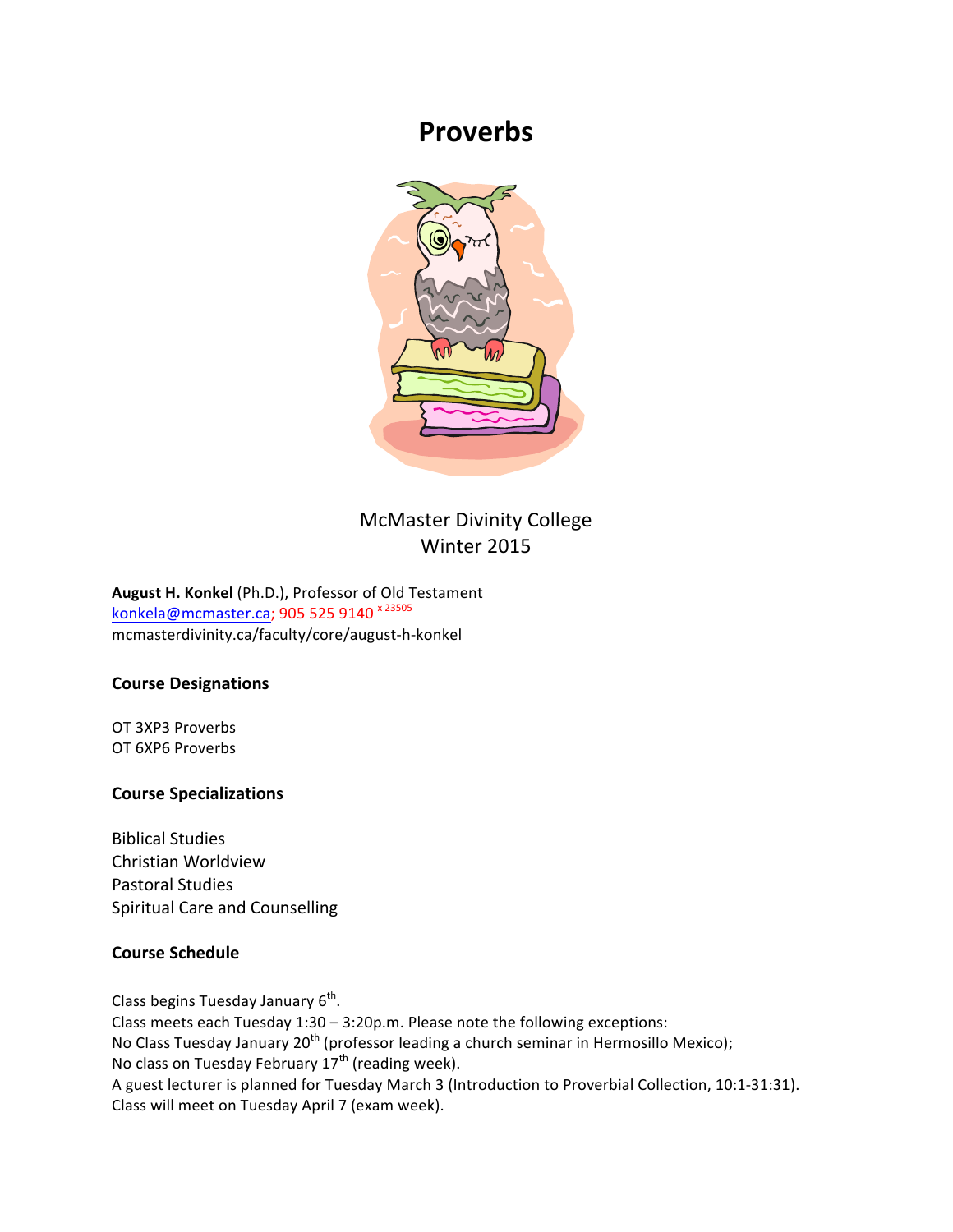### **Course Description**

This course is a study of the books of Proverbs, cognizant of the lengthy time in which the collections were brought into their present form, always within the milieu of ancient near eastern wisdom. Particular attention will be given to the structure of the book of Proverbs, the various genres included within the collection, and the way these functioned in their original life setting (*Sitz im Leben*). The course will examine how proverbs should be interpreted and applied in contemporary teaching, preaching and life circumstances.

### **Course Objectives**

### *Knowing*

In this course the student will come to know the content, literary structure, history, and theology of the book Proverbs as to its historical context, rhetorical meaning, theological message and contemporary *relevance.*

The lessons of Proverbs come to us in their own code with a specific goal; they are "modes of reflection and poetic expression that arise out of the deeply felt ontic tension between order and disorder and that are employed either to reaffirm a tradition or to articulate a counter-order which is based in experiences not validated by the tradition" (Williams 1981, 89). Participants in this course will come to better understand the genre of *maśkîl* and the reason for considerable differences in translation, especially in particular proverbs. They will learn the technique of making the wisdom of Proverbs relevant to particular situations.

### *Being*

This course will teach the student to embrace proverbs as relevant material for today and be moved by *its* themes to love God, humanity, and creation in greater ways.

There is no graduation from the school of learning how to live. The more we learn about life, the more we realize that we all contribute to its problems. The problems of life are complex because we are complex and there are very many of us. Life is continually a matter of learning to deal with stress and difficult situations. Wisdom has been defined simply as "the ability to cope" (Alexander W. Kenworthy, "The Nature and Authority of Old Testament Wisdom Family Ethics: with Special Reference to Proverbs and Sirach," unpublished dissertation, University of Melbourne, 1974).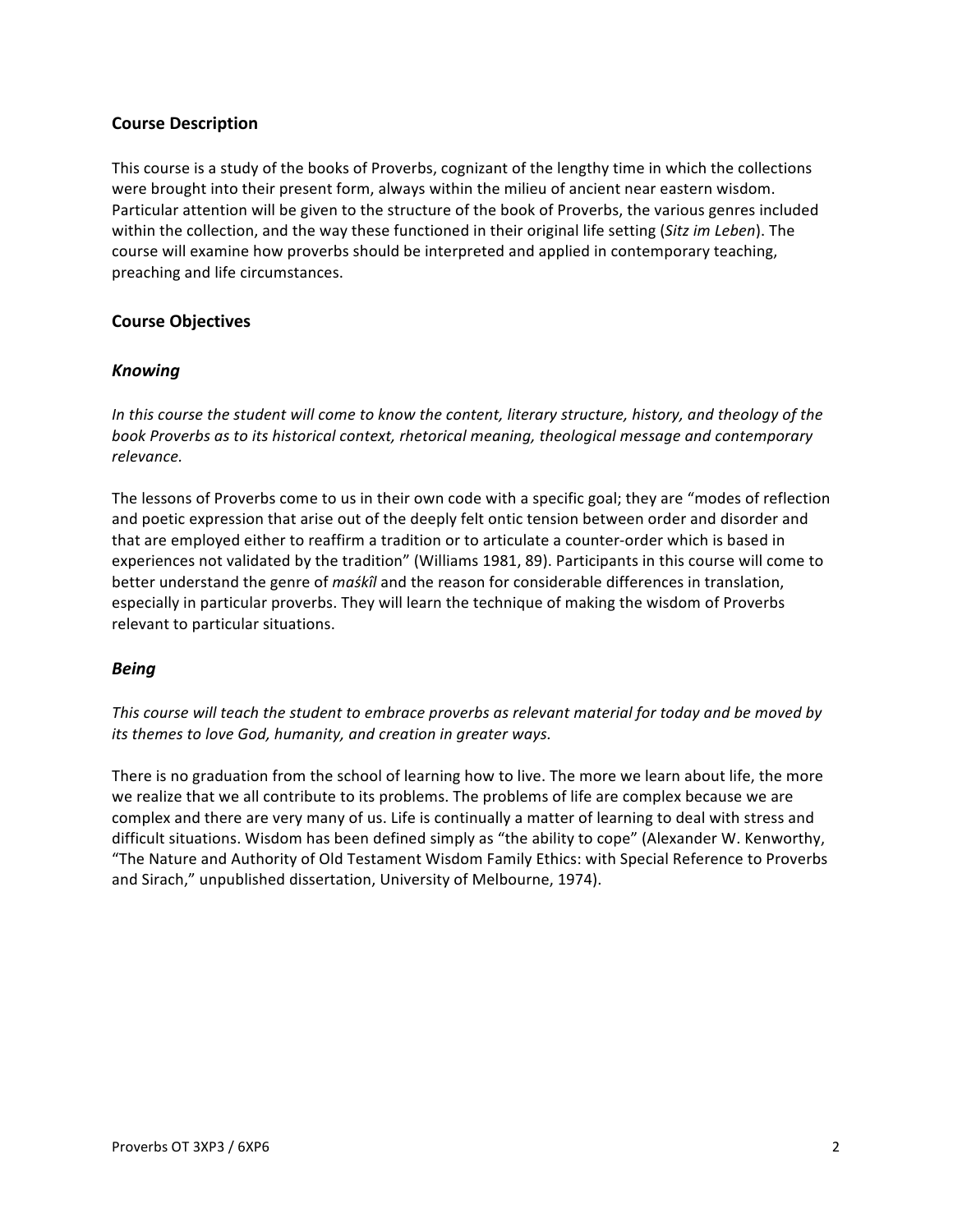### *Doing*

*It* is the goal of this course to better apply the lessons of Proverbs to the circumstances in which we find *ourselves.* Participants in this course will demonstrate proficiency in interpreting proverbs in their original life situation; this will enable application of instruction and aphorisms to contemporary life.

It was the conviction of the sages of ancient Israel that there is a divine order which one must understand in order to know what is good. Reality, however, is a plethora of persons and events that is too multifaceted and puzzling to master (Prov 16:1, 9). What one must do in one circumstance may be inappropriate in another (Prov 26:4, 5). There is no point in debating the existence of God with Richard Dawkins (The God Delusions); but Alistar McGrath should write a response to those that listen to Dawkins (*The Dawkins Delusion?*). This course will enable participants to learn how to live so they may best function in their own social circumstances.

### **Course Texts**

Craig G. Bartholomew and Ryan O'Dowd, *Old Testament Wisdom Literature: A Theological Introduction*, Downers Grove, Illinois /Nottingham, England: IVP Academic /Apollos, 2011.

James L. Crenshaw, *Old Testament Wisdom: An Introduction*, 3<sup>rd</sup> ed., Westminster John Knox, 2010.

Tremper Longman III, Proverbs, Baker Academic, 2006.

### *Textbook Purchase*

All required textbooks for this class are available from the College's book service, READ On Bookstore, Room 145, McMaster Divinity College. Texts may be purchased on the first day of class. For advance purchase, you may contact READ On Bookstore, 304 The East Mall, Suite 100, Etobicoke, ON M9C 5K1: phone 416.620.2934; fax 416.622.2308; email books@readon.ca. Other book services may also carry the texts.

### **Course Topics**

- 1. Structure and Content of Proverbs  $-$  Jan.  $6<sup>th</sup>$
- 2. Proverbs in the Context of Ancient Near Eastern Wisdom Jan.  $6<sup>th</sup>$
- 3. Proverbs in the Context of Hebrew Wisdom (canonical and post canonical) Jan.  $13^{th}$
- 4. Introduction to Proverbs as Instruction (Proverbs 1-9) Jan. 27<sup>th</sup>
- 5. The Tree of Life Feb.  $3^{\text{rd}}$
- 6. The Call of Lady Wisdom to Chastity (sexual and spiritual) Feb.  $10^{\text{th}}$
- 7. Wisdom as the Craftsman of Creation  $-$  Feb. 24<sup>th</sup>
- 8. Introduction to Proverbial Collections and Song of Valiant Woman (10:1-31:31) Mar.  $3^{rd}$
- 9. Three Hundred Seventy Five Proverbs of Solomon (10:1-22:16) Mar.10<sup>th</sup>
- 10. The Thirty Sayings of Amenemope  $(22:17-24:22)$  Mar.  $17<sup>th</sup>$
- 11. Notable proverbs in the Solomon Collections (e.g. Prov. 22:6) Mar. 24<sup>th</sup>
- 12. Proverbs Collected under the Supervision of Hezekiah (25:1-29:27) Mar. 31<sup>st</sup>
- 13. Sayings of Agur (numerical proverbs) and Lemuel (30:1-31:9) April  $7<sup>th</sup>$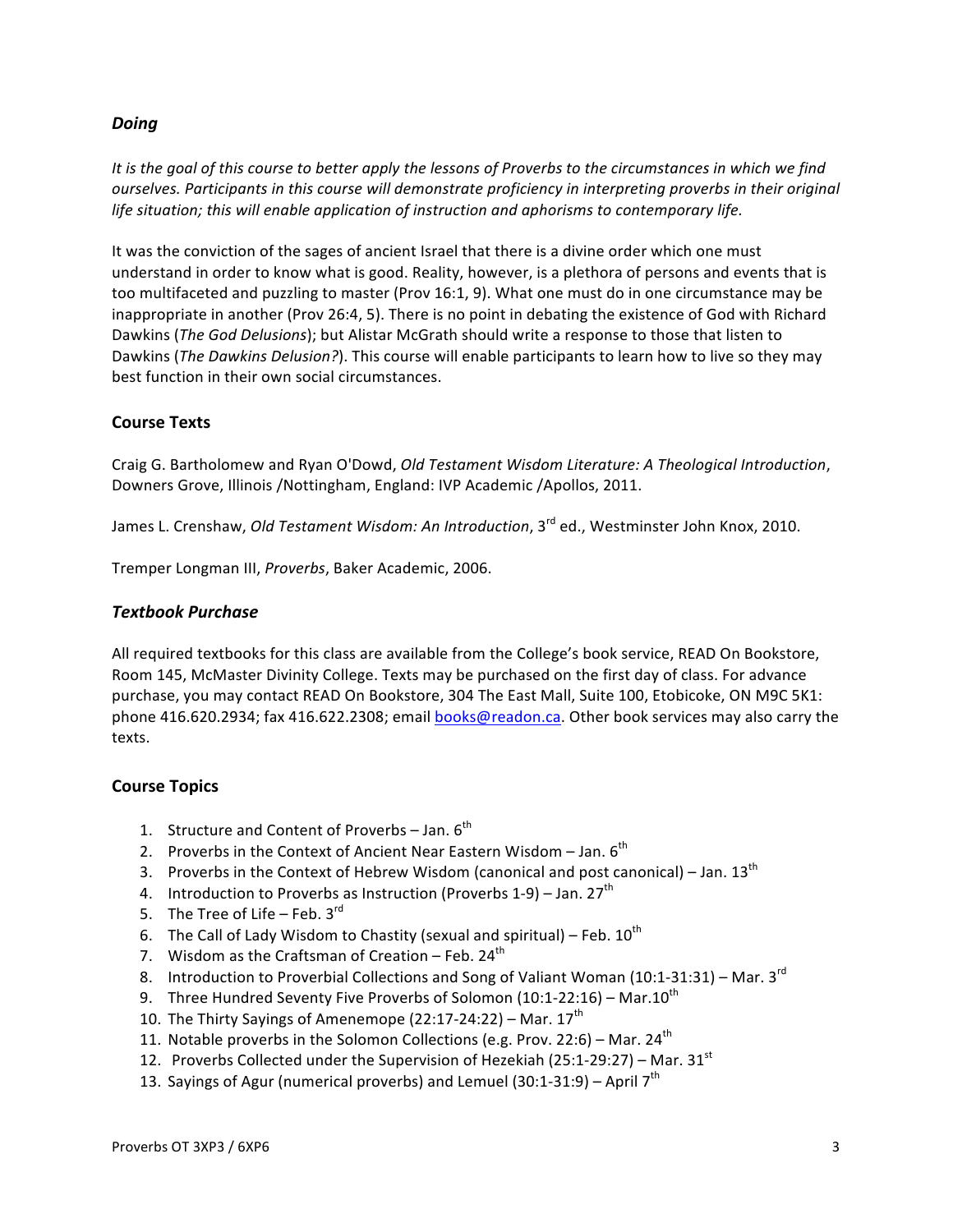### **Course Assignments and Grading**

- 1. Old Testament Wisdom (3X3P; 6X6P)
- 1.1 Reading: James L. Crenshaw, *Old Testament Wisdom: An Introduction*, pp. 23-276.
- 1.2 Ancient Near Eastern Wisdom (1000 words; due Jan. 27; 3XP3 15%; 6XP6 10%)

Using Crenshaw, class lectures, and other readings from the bibliography, discuss Hebrew wisdom as part of the phenomena of wisdom in the ancient near east. Compare and contrast the *Sitz im Leben* (life setting) in which wisdom functioned, the main purpose of wisdom in its particular geographical locations. Note similarities and differences in genre and content.

1.3 Development of Wisdom in Israel (1000 words; due Jan. 27; 15% 3XP3; 10% 6XP6)

Using Crenshaw, class lectures, and other readings from the bibliography, discuss the origins and development of Hebrew wisdom into the post canonical period (e.g. Ben Sirach and Wisdom of Solomon). Compare and contrast the various writings that may be classified as Hebrew wisdom. Approximately 1000 words are due Jan. 27; 15% for 3XP3; 10% for 6XP6.

2. Book Review (1000 words; due Feb. 10; 15% 3XP3; 10% 6XP6)

Write an approximately 1000 word book review of Craig G. Bartholomew and Ryan O'Dowd, *Old* Testament Wisdom Literature: A Theological Introduction. This should be the kind of review that could be published in an academic journal, i.e. a summary of the contents and an evaluation.

3. Exegetical Paper (3XP3; 6X6P)

Choose a unit from the book of Proverbs to be examined closely for exegetical (translation) questions and formal questions (genre, setting, intention and function), concluding with an exposition of what the passage means and how it may be applicable in the present time. The unit chosen can be of varying lengths, depending on the amount of detail desired, from as little as a verse (if the verse has complicated and difficult questions, e.g. 22:6), to 10-15 verses. The unit chosen should have some type of coherence and structure. The paper should be about 2000 words in length. Due March  $10^{th}$ ; 35% for 3XP3; 30% for 6XP6.

4. Application of Proverbs (3XP3; 1200 words; due April 7; 20%)

With the assistance of the text by Longman (pp. 549-578), choose a topic of Proverbs important and relevant to human life. Examine all the proverbs that may contribute to this topic, using the commentary by Longman as a guide to their meaning. Detailed exegesis should not be done, but care should be taken to be sure each proverb is reasonably understood. Draw some conclusions as to what may be learned from proverbial wisdom on the topic chosen.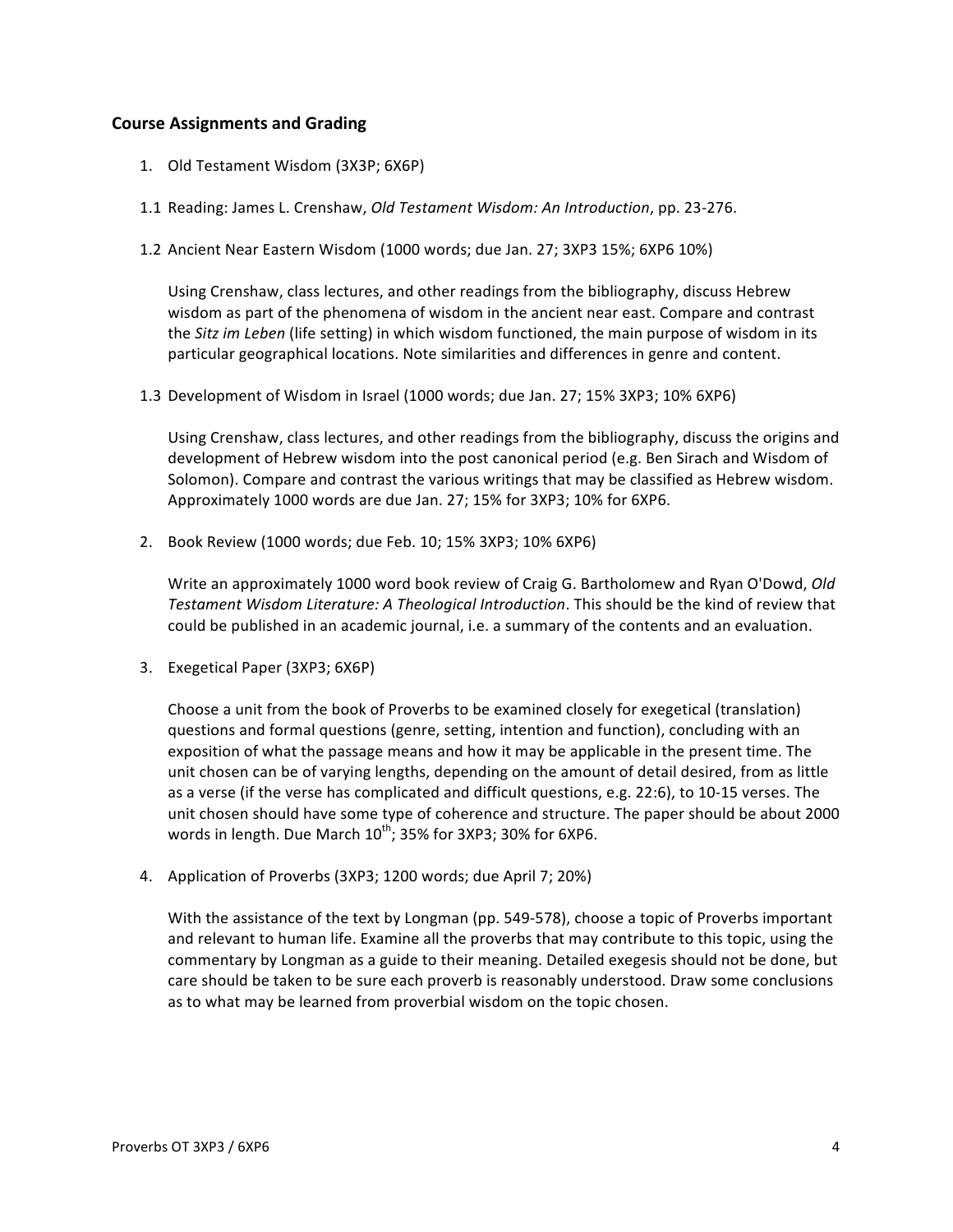5. Major Research Paper (6XP6; due April 7; 40%)

Students doing the course at an advanced level will do a major research paper of about 5000 words on a topic of interest. In preparation for this research about 5000-6000 pages of reading must be selected from the bibliography or other works chosen by the student and approved by the professor (this will amount to about 12-15 moderate size books; the readings may include articles). The topic should be discussed with the professor, and should be of particular value to the program of the student.

### **Course Policies**

### *Academic Honesty*

Academic dishonesty is a serious offence that may take any number of forms, including plagiarism, the submission of work that is not one's own or for which previous credit has been obtained, and/or unauthorized collaboration with other students. Academic dishonesty can result in severe consequences, e.g., failure of the assignment, failure of the course, a notation on one's academic transcript, and/or suspension or expulsion from the College.

Students are responsible for understanding what constitutes academic dishonesty. Please refer to the Divinity College Statement on Academic Honesty ~ http://www.mcmasterdivinity.ca/programs/rulesregulations

### *Gender Inclusive Language*

McMaster Divinity College uses inclusive language for human beings in worship services, student written materials, and all of its publications. In reference to biblical texts, the integrity of the original expressions and the names of God should be respected. The NRSV and TNIV are examples of the use of inclusive language for human beings. It is expected that inclusive language will be used in chapel services and all MDC assignments.

### *Style*

All stylistic considerations (including but not limited to questions of formatting, footnotes, and bibliographic references) must conform to the McMaster Divinity College Style Guidelines for Essays and Theses http://www.mcmasterdivinity.ca/sites/default/files/documents/MDCStyleGuide.pdf Failure to observe appropriate form will result in grade reductions.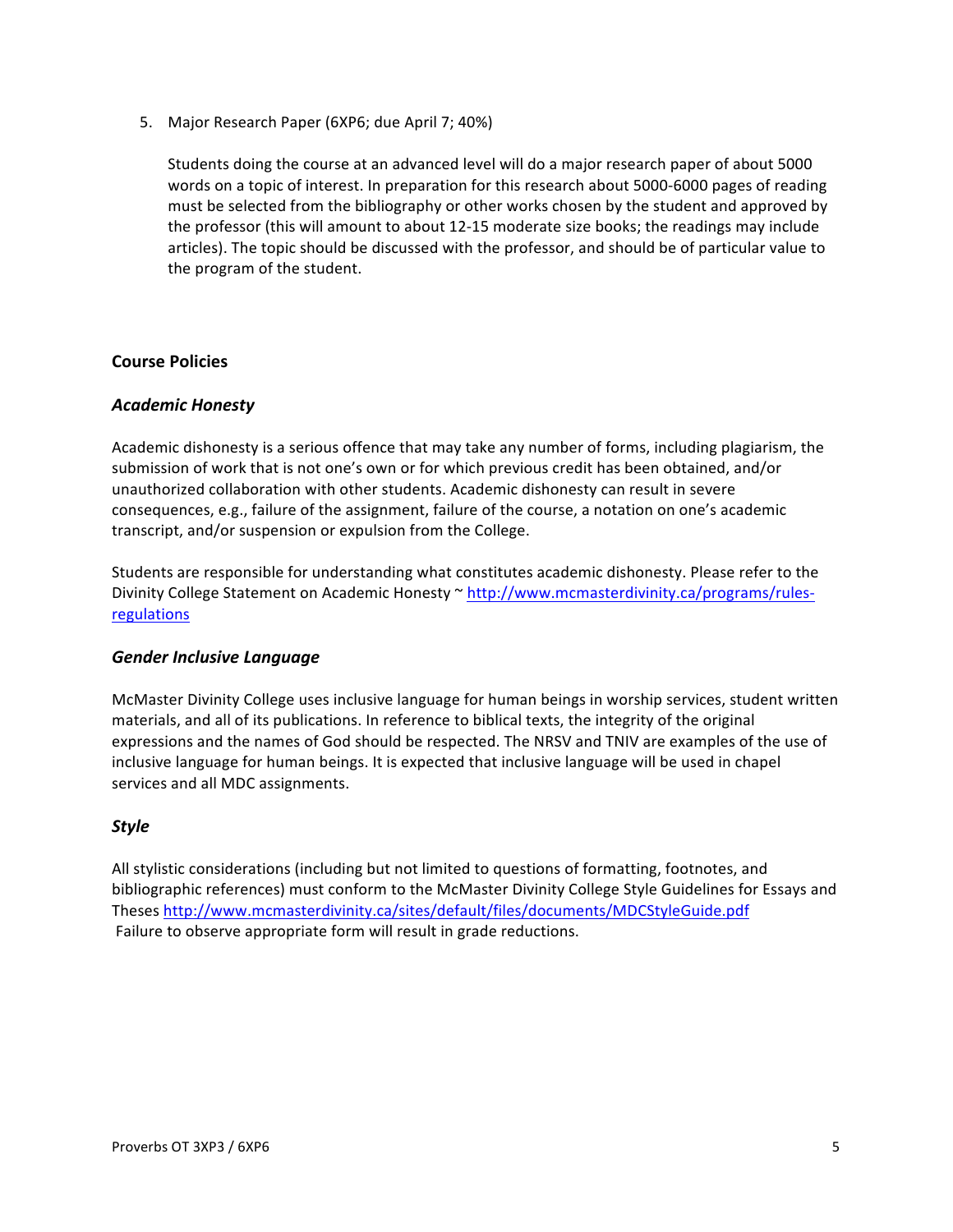## **Bibliography**

#### **Hebrew Wisdom**

An extensive though now dated bibliography on wisdom can be found in James L. Crenshaw, *Studies in* Ancient Israelite Wisdom, KTAV, 1976, 46-60.

#### *Wisdom in the Ancient Near East*

- Fensham, F. Charles. "Widow, Orphan, and the Poor in Ancient Near Eastern Legal and Wisdom Literature." JNES 21 (1962) 129-39.
- Kayatz, Christa B. Studien zu Proverbien 1-9: Eine form- und motivgeschichtliche Untersuchung unter Einbeziebung ägyptischen Vergleichsmaterials. WMANT 22. Neukirchen-Vluyn: Neukirchener, 1966.
- Kitchen, K. A. "Biblical Instructional Wisdom: The Decisive Voice of the Ancient Near East." In *Boundaries* of the Ancient Near Eastern World: A Tribute to Cyrus H. Gordon, 85–96. JSOTSupp. Edited by Meir Lubetski et al., 85-96. Sheffield: Sheffield Academic Press, 1998.

Lambert, W. G. *Babylonian Wisdom Literature*. Winona Lake: Eisenbrauns, 1996.

Lichtheim, Miriam. "Instruction of Amenemope. *COS* 1: 1.47.

- Noth M. and Thomas, D. Winton. *Wisdom in Israel and in the Ancient Near East*. VTSup III. Leiden: E. J. Brill, 1969.
- Sparks, Kenton L. "Wisdom Literature." In *Ancient Texts for the Study of the Hebrew Bible: A Guide to the* Background Literature, 56-83. Peabody, Mass.: Hendrikson Publishers, 2005.
- Troxel, Ronald L. et al., eds. *Seeking Out the Wisdom of the Ancients: Essays offered to honor Michael V.* Fox on the Occasion of his Sixty-fifth Birthday. Winona Lake, IN: Eisenbrauns, 2005.

#### *Wisdom in Ancient Israel*

- Collins, John J. Jewish Wisdom in the Hellenistic Age. Old Testament Library. Louisville, KY: Westminster John Knox Press, 1997.
- Crenshaw, James L. *Old Testament Wisdom: An Introduction*. 3<sup>rd</sup> ed. Louisville: Westminster John Knox, 2010. 1-45

\_\_\_\_\_\_\_\_\_\_\_\_\_\_\_\_\_."Studies in Ancient Israelite Wisdom: Prolegomenon." In *Studies in Ancient Israelite Wisdom*, edited by James L. Crenshaw, 1-45. Jerusalem: KTAV.

\_\_\_\_\_\_\_\_\_\_\_\_\_\_\_\_\_. "Method in Determining Wisdom Influence upon 'Historical' Literature." *JBL* 88 (1969) 129-42.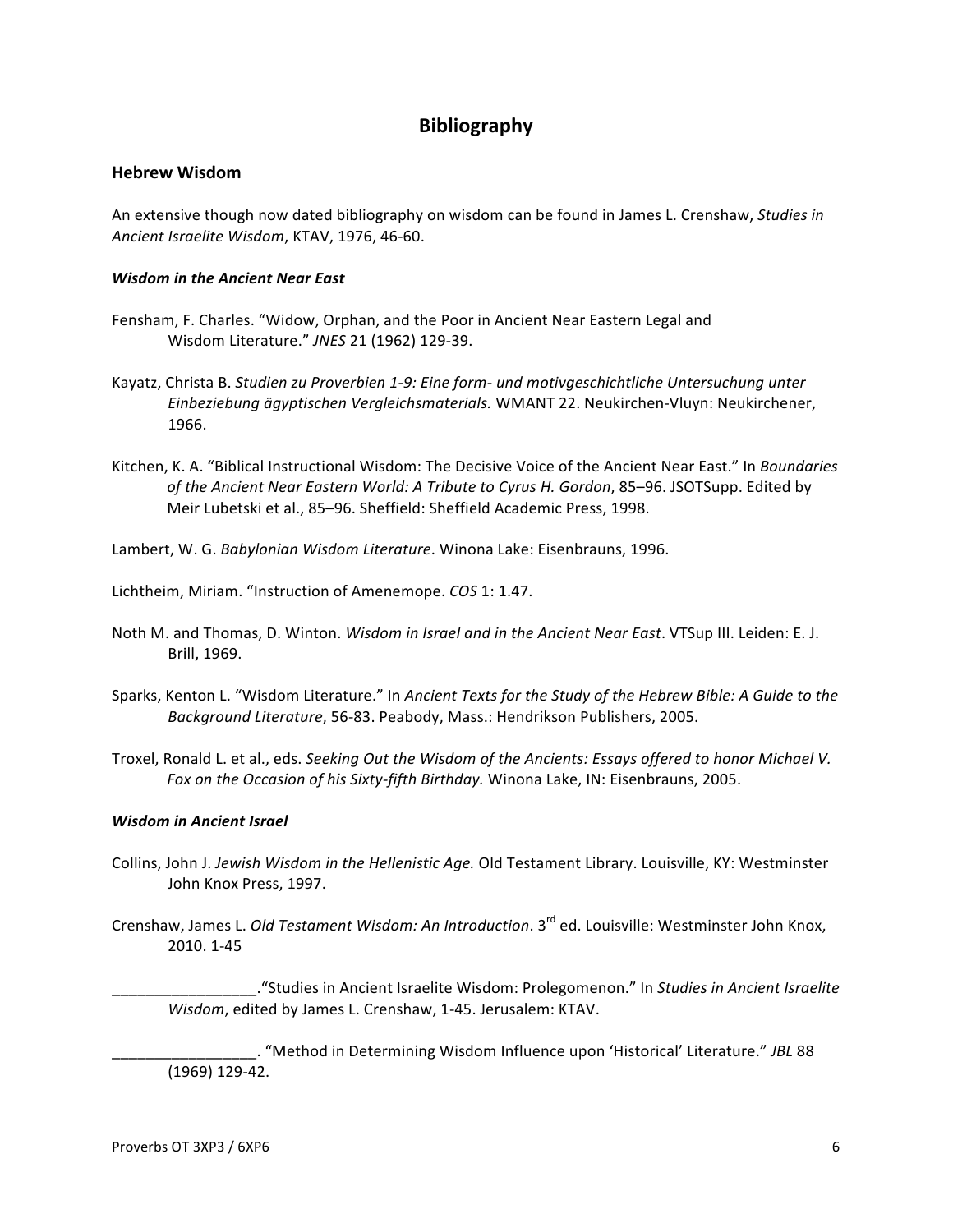Day, John et al., eds. *Wisdom in Ancient Israel*. Cambridge University Press, 1995.

- Enns, Peter. *Exodus Retold: Ancient Exegesis of the Departure from Egypt in Wis 10:15–21 and 19:1–9.* Harvard Semitic Monographs 57. Atlanta, GA: Scholars Press, 1997.
- Gammie, John G. et al., eds. *Israelite Wisdom: Theological and Literary Essays in Honor of Samuel Terrien*. Missoula Montana: Scholar's Press, 1978.

et al., eds. In Search on Wisdom: Essays in Memory of John G. Gammie. Louisville, KY: Westminster/John Knox Press, 1993.

- Hayman, A. P. "The Survival of Mythology in the Wisdom of Solomon." *Journal for the Study of Judaism* in the Persian, Hellenistic and Roman Period 30 (1999) 125–39.
- Kidner, Derek. *The Wisdom of Proverbs, Job & Ecclesiastes*. Downer's Grove: Intervarsity Press, 1985.
- Loader, William R. G. "Proverbs 'strange woman': Image and Reality in LXX Proverbs and Ben Sira, Hebrew and Greek." In *Die Septuaginta: Texte, Theologien, Einflüsse 2*, edited by Wolfgang Kraus, et al., 562-75. Tübingen: Mohr Siebeck, 2010.
- McKay, Heather A. and David J. A. Clines, eds. *Of Prophets Visions and the Wisdom of Sages: Essays in Honour of R. Norman Whybray on His Seventieth Birthday.* JSOTSupp 162. Sheffield: JSOT Press, 1993.

Morgan, Donn F. *Wisdom in the Old Testament Traditions*. Atlanta: John Knox Press, 1981.

Murphy, Roland E. "Form Criticism and Wisdom Literature." CBQ 31 (1969) 475-483.

\_\_\_\_\_\_\_\_\_\_\_\_\_\_\_\_. *Wisdom Literature: Job, Proverbs, Ruth, Canticles, Ecclesiastes, Esther*. FOTL. Eerdmans, 1981.

\_\_\_\_\_\_\_\_\_\_\_\_\_\_\_\_. *The Tree of Life: An Exploration of Biblical Wisdom Literature*. 3rd ed. Grand Rapids, MI: Eerdmans, 2002.

- Nel, Philip. "A Proposed Method for Determining the Context of the Wisdom Admonitions." *JNSL* VI, 33-39.
- Packer, J. I. and Sven K. Soderlund, eds. The Way of Wisdom: Essays in Honor of Bruce K. Waltke. Grand Rapids, MI: Zondervan, 2000.
- Perdue, Leo G. et al., eds. In Search of Wisdom: Essays in Memory of John G. Gammie. Louisville, KY: Westminster John Knox, 1993.

Priest, John F. "Where is Wisdom to be Placed?" JBL 31 (1963) 275-82.

Scott, R. B. Y. "Priesthood, Prophecy, Wisdom, and the Knowledge of God." JBL 80 (1961) 1-15.

Toombs, Lawrence E. "O. T. Theology and the Wisdom Literature." JBR 23 (1955) 193-6.

Proverbs OT 3XP3 / 6XP6 7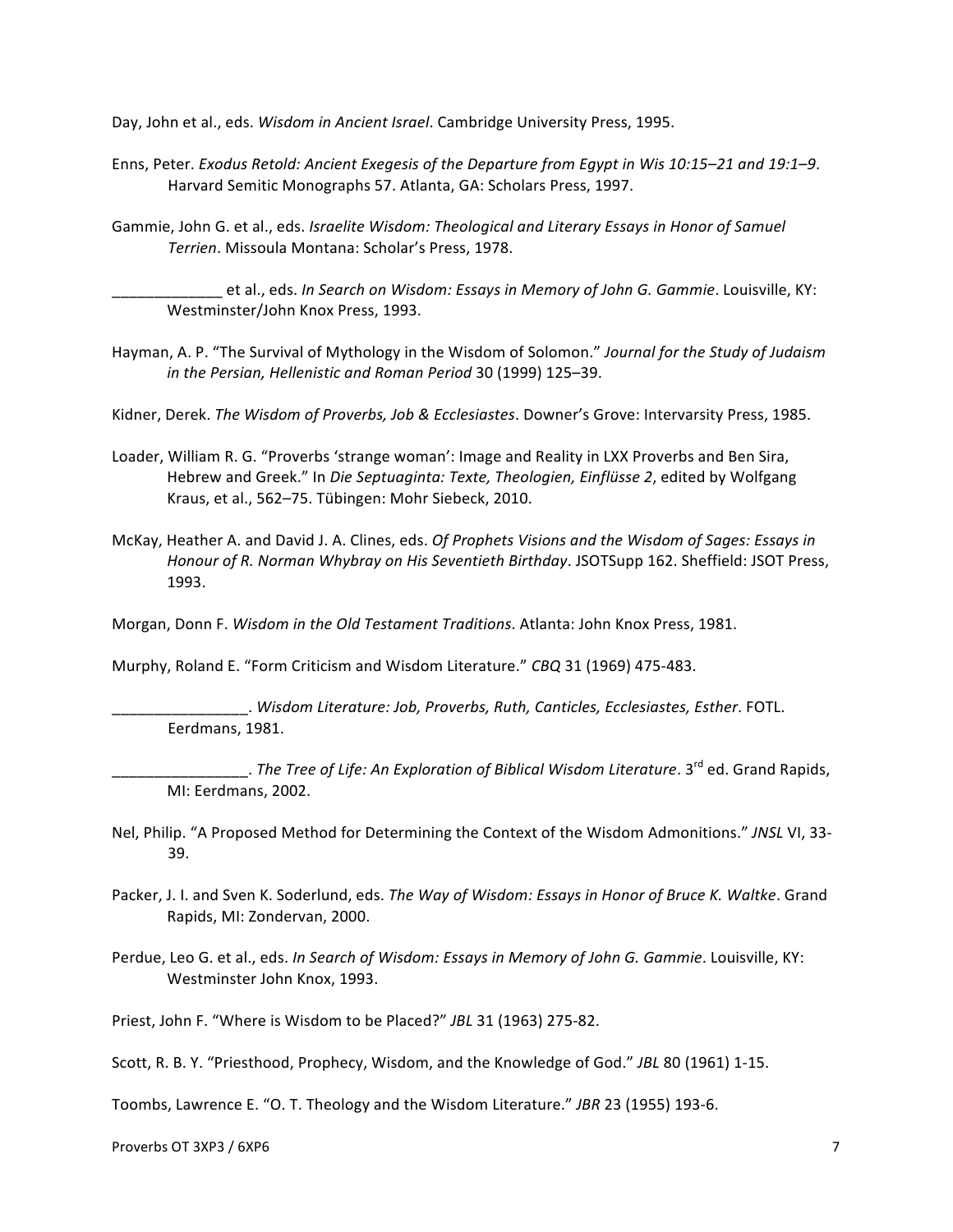Von Rad, Gerhard. Wisdom in Israel. London: SCM Press Ltd., 1972.

Zimmerli, Walther. "Zur Struktur der alttestamentlichen Weisheit." *ZAW* 51 (1933) 177-204.

#### *Wisdom and Creation*

- Hurowitz, Victor Avigdor. "Nursling, Advisor, Architect? 'amon and the Role of Wisdom in Proverbs 8:22-31." *Biblica* 80 (1999) 391–400.
- Pentice, Eugen J. "A Self-Offering God and His Begotten Wisdom (Proverbs 8:22–24)." Greek Orthodox *Theological Review* 46 (2001) 255–65.
- Perdue, Leo G. Wisdom and Creation: The Theology of Wisdom Literature. Nashville, TN: Abingdon, 1994.
- Rogers, Cleon L. III. "The Meaning and Significance of the Hebrew Word 'mon in Proverbs 8:30." ZAW 109 (1997) 208–21.
- Scott, R. B. Y. "Wisdom in Creation: The 'AMON of Proverbs VIII 30." VT 10 (1960) 213-23.

Vawter, Bruce. "Prov 8:22: Wisdom and Creation." *JBL* 99 (1980) 205-16.

Whybray, R. N. "Proverbs VIII 22-31 and its Supposed Prototypes." VT 15 (1965) 504-14.

Yee, G. A. "The Theology of Creation in Proverbs 8:22–31." In *Creation in the Biblical Tradition*, edited by R. J. Clifford and J. J. Collins, 85-96. Washington, DC: Catholic Biblical Association, 1992.

#### **Proverbs**

#### *Text*

Waard, Jan de. Proverbs. Biblia Hebraica Quinta. Stuttgart: Deutsche Bibelgesellschaft, 2008.

#### *Commentaries*

Alter, Robert. The Wisdom Books: Job, Proverbs, and Ecclesiastes. New York: W. W. Norton & Co., 2010.

Clifford, Richard J. Proverbs. OTL. Louisville: Westminster John Knox, 1999.

Bridges, Charles. A Modern Study in the Book of Proverbs. Revised by George F. Santa. Milford, MI: Mott Media, 1978.

Delitzsch, F. Proverbs, Ecclesiastes, Song of Solomon. Grand Rapids: Eerdmans, 1973.

Kidner, Derek. The Proverbs: An Introduction and Commentary. Downer's Grove: Inter-Varsity Press, 1964.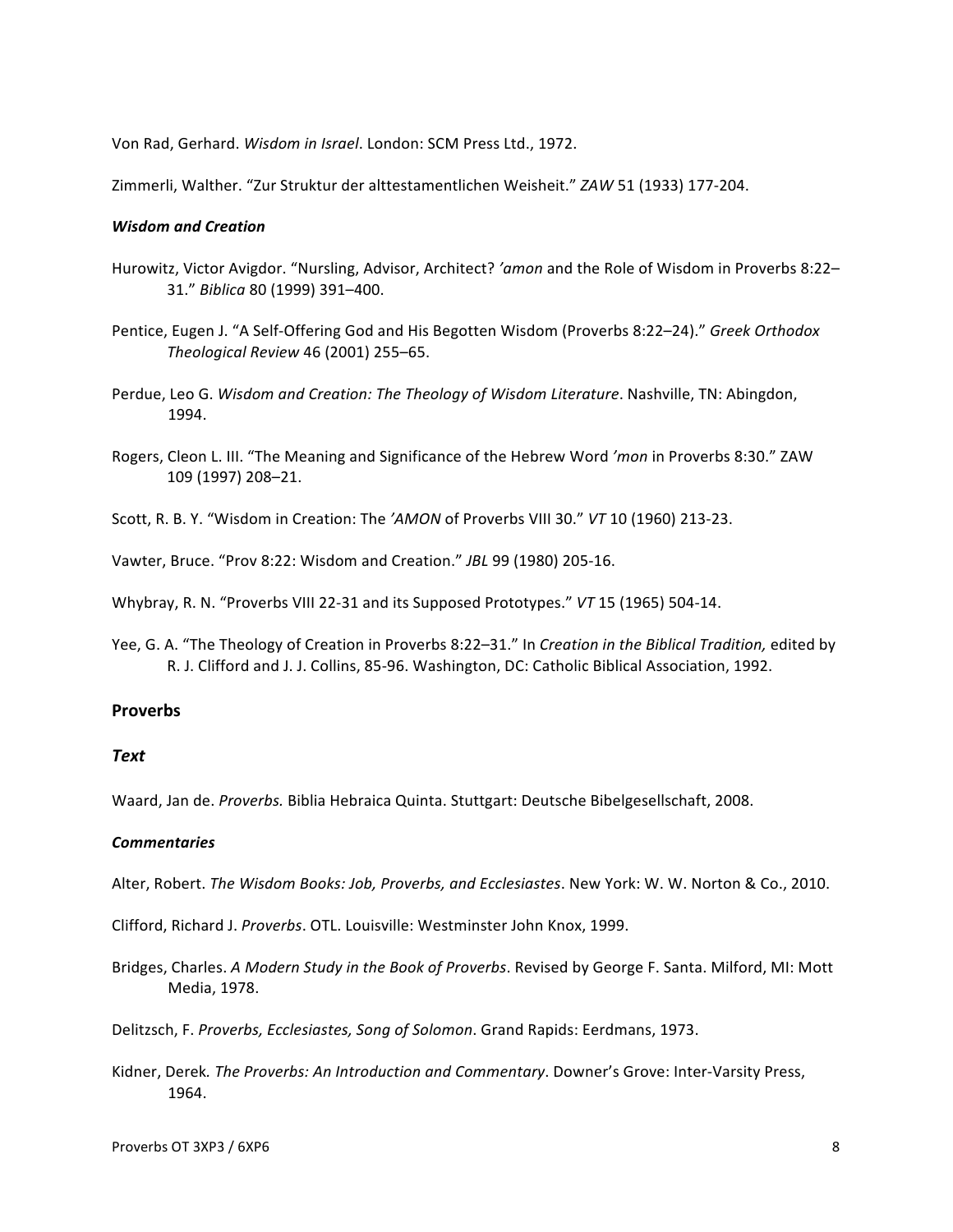Fontaine, Carol R. Proverbs. The Women's Bible Commentary. Louisville, KY: Westminster, 1993.

Fox, Michael V. Proverbs. 2 vols. AB. New York: Doubleday, 2000, 2009.

- Futado, Mark D. The Book of Psalms, the Book of Proverbs. Cornerstone Biblical Commentaries. Carol Stream, IL.: Tyndale, 2009.
- Horne, Milton. Proverbs and Ecclesiastes. Smyth & Helwys Bible Commentary. Macon, Ga.: Smyth and Helwys, 2003.
- Kitchen, John A. Proverbs. Mentor Commentary. Inverness: Mentor, 2006.

Koptak, Paul E. Proverbs. NIVAC. Grand Rapids, MI: Zondervan, 2003.

- Longman III, Tremper. Proverbs. Baker Commentary on the Old Testament Wisdom and Psalms. Grand Rapids, MI: Baker Academic, 2006.
- Miller, John W. Proverbs. Believers Church Bible Commentary. Harrisonburg, VA: Herald Press, 2004.

McKane, William. *Proverbs: A New Approach*. OTL. Philadelphia: The Westminster Press, 1970.

Murphy, Roland E. *Proverbs*. Word Biblical Commentary 22. Nashville: Thomas Nelson Publishers, 1998.

Perdue, Leo G. *Proverbs.* Interpretation. Louisville, KT : John Knox, 2000.

- Trier, Daniel J. Proverbs & Ecclesiastes. Brazos Theological Commentary. Grand Rapids, MI: Baker, 2011.
- Scott, R. B. Y. Proverbs. Ecclesiastes. AB 18. Garden City, New York: Doubleday, 1965.
- Toy, C. H. A Critical and Exegetical Commentary on the book of Proverbs. ICC. Edinburgh: T & T Clark, 1899; latest impression, 1977.
- Waltke, Bruce K. *Proverbs*. 2 vols. New International Commentary on the Old Testament. Grand Rapids: Eerdmans, 2004.
- Whybray, R. N. *Proverbs*. NCB. Grand Rapids, MI: Eerdmans, 1994.
- Wright, J. Robert. *Proverbs, Ecclesiastes, Song of Solomon*. J. Robert Wright, ed. Ancient Christian Commentary on Scripture 9. Downers Grove, IL: InterVarsity, 2005.

Yoder, Christine Roy. *Proverbs*. AOTC. Nashville, TN: Abingdon Press, 2009.

#### *The Structure of Proverbs*

Brown, Stephen G. "The Structuring of Proverbs 10:1-22:16." Unpublished Paper, SBL, Chicago, 1988.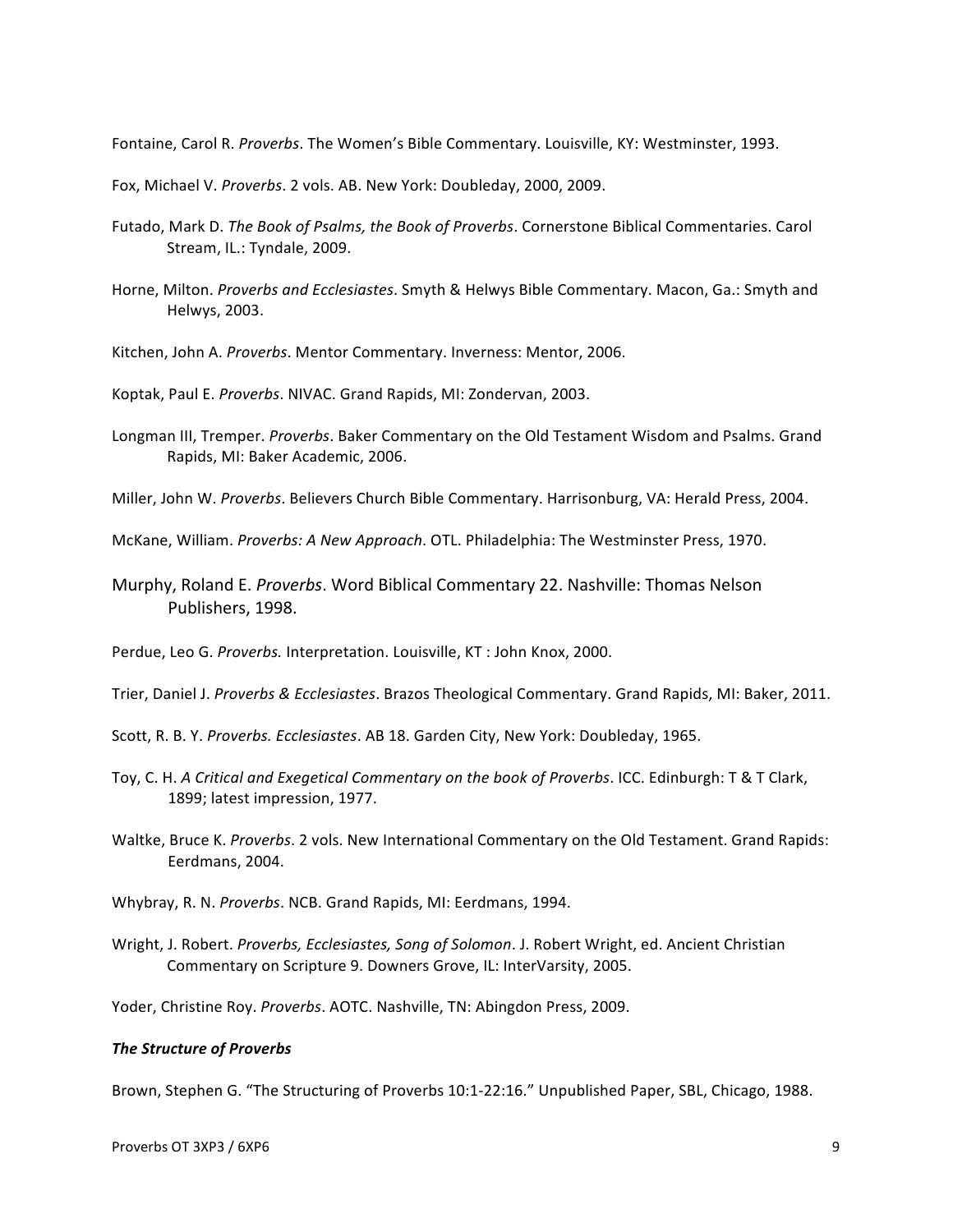Hildebrand, Ted. "Proverbial Strings: Cohesion in Proverbs 10." GTJ 11 (1990) 171-85.

\_\_\_\_\_\_\_\_\_\_\_\_\_\_\_. "Compositional Units in Proverbs 10-29," *JBL* 107 (1988) 207-224.

Skehan, Patrick. "Wisdom's House." CBQ 29 (1967) 468-486.

Snell, Daniel C. Twice Told Proverbs and the Composition of the Book of Proverbs. Winona Lake, In.: Eisenbrauns, 1993.

#### **The Language of Proverbs**

- Dahood, Mitchell. *Proverbs and Northwest Semitic Philology*. Rome: Ponitificium Institutum Biblicum, 1963.
- Donald, Trevor. "The Semantic Field of 'Folly' in Proverbs, Job, Psalms, and Ecclesiastes." VT 13 (1963) 285-92.

Herbert, A. S. "The Parable (*Mašal*) in the Old Testament." *SJT* 7 (1954) 180-196.

#### *Exegetical Studies*

Apple, Raymond. "The Two Wise Women of Proverbs Chapter 31." *JBQ* 39 (2011) 175–80.

- Cook, Johann. The Septuagint of Proverbs Jewish and/or Hellenistic Proverbs? Concerning the *Hellenistic Colouring of LXX Proverbs.* VTSupp 69. Leiden: Brill, 1997.
- \_\_\_\_\_. "*'Ishâ zārā* (Proverbs 1–9 Septuagint) A Metaphor for Foreign Wisdom?*" ZAW* 106 (1994) 548– 76.
- Forti, Tova. "The Concept of 'Reward' in Proverbs: a Diachronic or Synchronic Approach?" Currents in *Biblical Research* 12 (2014) 129–45.

Fox, Michael V. "*'Amon* Again." *JBL* 115 (1996) 699–702. 

\_\_\_\_\_\_\_\_\_\_\_\_. "World Order and Ma'at: A Crooked Parallel." *Journal of Ancient Near Eastern Society of Columbia Univeristy* 23 (1995) 37–48. 

Goldingay, J. "The Arrangement of Sayings in Proverbs 1-15." JSOT 61 (1994) 75-83.

- Imray, Kathryn. "Love is (strong as) death: reading the Song of Songs through Proverbs 1-9." CBQ 75 (2013) 649–65.
- Rothstein, David. "The Book of Proverbs and Inner-biblical Exegesis at Quran: the Evidence of Proverbs 24:23–29." *ZAW* 119 (2007) 75–85.

Saebø, Magne. "A Traditio-historical Approach to the Book of Proverbs." *SJOT* 27 (2013) 53–63.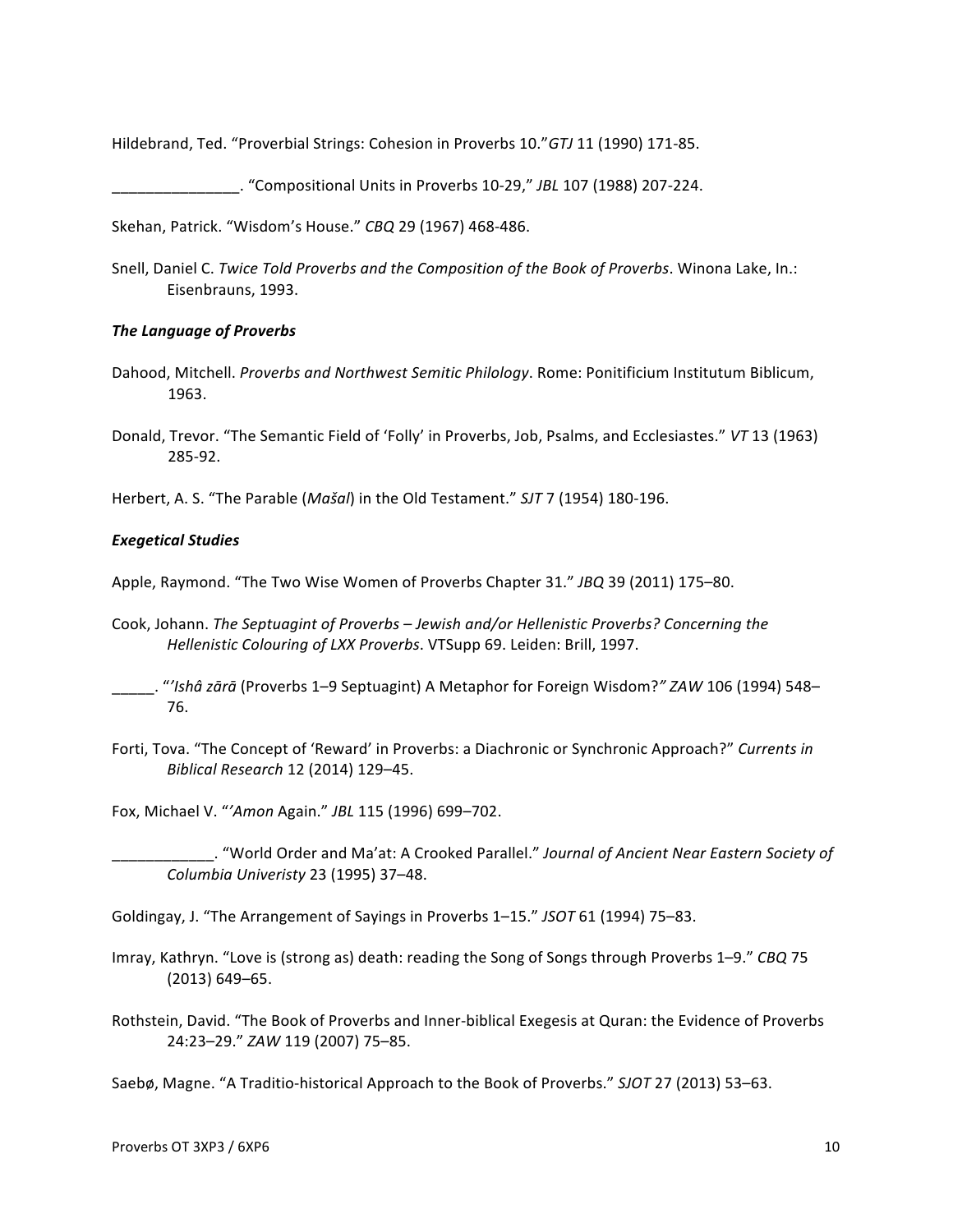Shupak, Nili. "Female Imagery in Proverbs 1–9 in the Light of Egyptian Sources." VT 61 (2011) 310–23.

Snell, Daniel C. "The Most Obscure Verse in Proverbs: Proverbs 26:10." VT 41 (1991) 350-6.

- Taubersschmidt, Gerhard. Secondary Parallelism: a Study of Translation Technique in LXX Proverbs. Atlanta, GA: Society of Biblical Literature, 2004.
- Viljoen, Anneke, and P. M. Venter. "An Exploration of the Symbolic World of Proverbs 10:1-15:33 with Special Reference to 'the Fear of the Lord'." HTS 69 (2013) 1-6.
- Weeks, Stuart. "The Context and Meaning of Proverbs 8:30a." *JBL* 125 (2006) 433-42.

Williams, Daniel H. "Proverbs 8:22-31." Interpretation 48 (1994) 275-9.

Zabán, Bálint Károly. *The Pillar Function of the Speeches of Wisdom: Proverbs 1:20–33, 8:1–36 and 9:1–6 in the Structural Framework of Proverbs 1-9. BZAW 429. Berlin: Walter de Gruyter, 2012.* 

#### *Special Studies*

Ansberry, Christopher B. *Be Wise, My Son, and Make My Heart Glad: an Exploration of the Courtly Nature of the Book of Proverbs. Berlin:* Walter de Gruyter, 2011.

Bellis, A. O. "The Gender and Motives of the Wisdom Teacher in Proverbs 7," *BBR* 6 (1996) 15–22.

- Boström, Lennart. The God of the Sages: The Portrayal of God in the Book of Proverbs. Coniectanea Biblica. Old Testament Series 29. Stockholm: Almqvist & Wiksell, 1990.
- Brewer-Boydston, Ginny. "'They Walk in Wisdom of Folly': the Intensification of Wisdom and Folly from the Book of Proverbs to the Dead Sea Scrolls." PRSt 39 (2012) 319-34.
- Brueggemann, Walter. Solomon: Israel's Ironic Icon of Human Achievement. Columbia, SC: University of South Carolia, 2005.
- Camp, Claudia V. Wisdom and the Feminine in the Book of Proverbs. Bible and Literature Series 11. Almond, 1985.
- Collins, John J. Jewish Wisdom in the Hellenistic Age. Louisville, KY: Westminster John Knox, 1997.
- Crawford, S. W. "Lady Wisdom and Dame Folly at Qumran." *Dead Sea Discoveries* 5 (1998) 355–66.
- Dell, Katharine J. "Proverbs 1-9: Issues of Social and Theological Context." Interpretation 63 (2009) 229-40.
- Estes, Daniel J. *Handbook on the Wisdom Books and Psalms: Job, Psalms, Proverbs, Ecclesiastes, Song of* Songs. Grand Rapids, MI: Baker, 2005.

Forti, Tova. Animal Imagery in the Book of Proverbs. Leiden: Brill, 2008.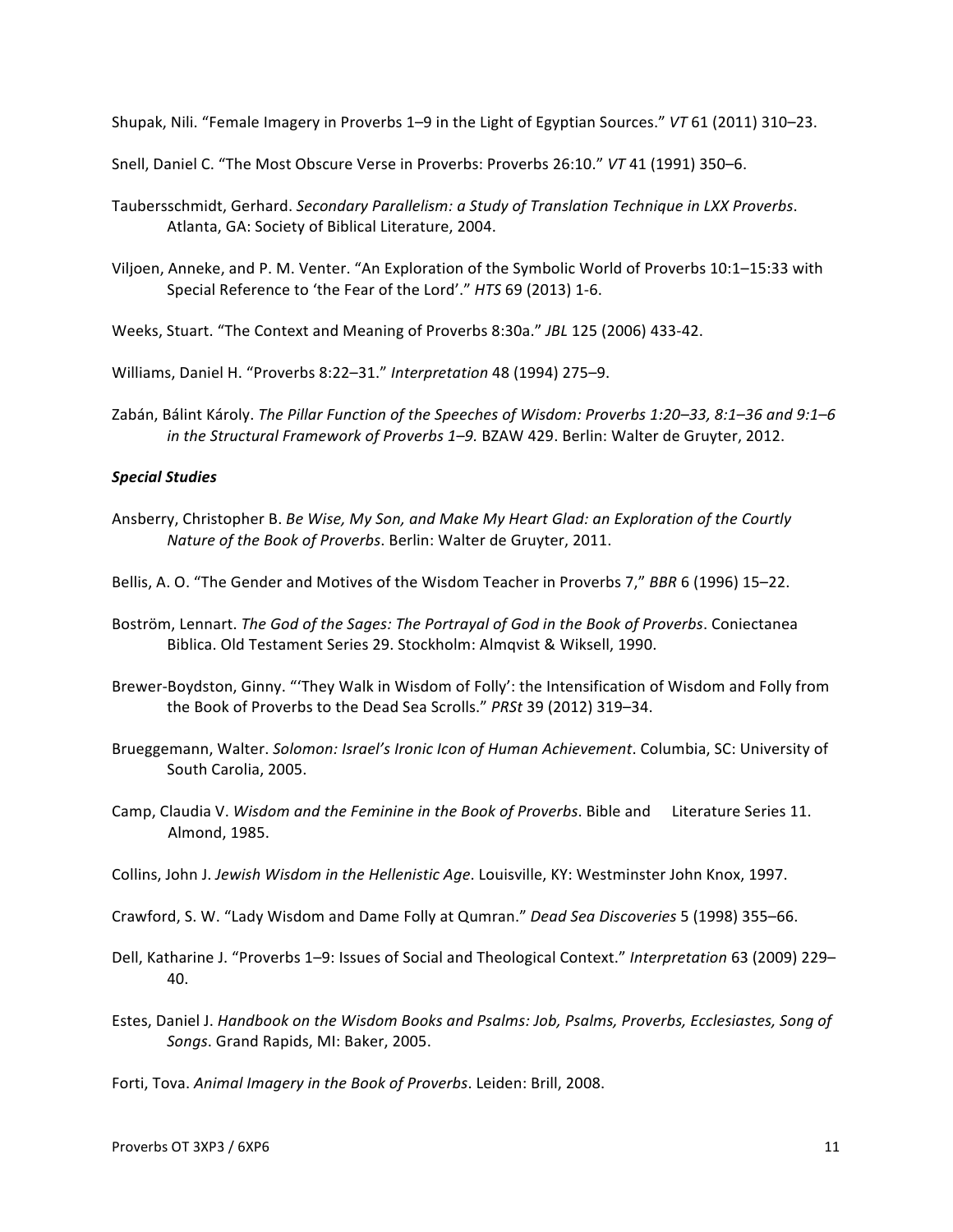Fox, Michael V. "Ideas of Wisdom in Proverbs 1–9." *JBL* 116 (1997) 613–33. 

- Goff, Matthew. "Subterranean Giants and Septuagint Proverbs: the 'Earth-born' of LXX Proverbs." Pages 146–56. *With Wisdom as a Robe: Qumran and Other Jewish Studies in Honour of Ida Frӧhlich*. Károly Dobos, and Miklós Köszeghy, eds. Sheffield: Sheffield Phoenix Press, 2009.
- Gruber, Mayer I. "Fear, Anxiety, & Reverence in Akkadian, Biblical Hebrew, and other North West Semitic Languages." VT XL/4 (1990) 411-422.
- Halton, Peter. *Contradiction in the Book of Proverbs: the Deep Waters of Counsel*. Aldershot: Ashgate, 2008.
- Hildebrand, Ted. "Proverbs 22:6a: Train up a Child?" *Grace Theological Journal* 9 (1988) 3-19.

\_\_\_\_\_\_\_\_\_\_\_\_\_\_\_. "Motivation and Antithetic Parallelism in Proverbs 10-15." Unpublished Paper, ETS, New Orleans, 1990.

- Hurowitz, Victor. "Unsavory Personalities in the Book of Proverbs in Light of Mesopotamian Writings." *Hebrew Studies* 54 (2013) 93–106.
- Kannengiesser, Charles. "Lady Wisdom's Final Call: The Patristic Recovery of Proverbs 8." In *Nova* Doctrina Vetusque: Essays in Early Christianity in Honor of Fredric W. Schlatter S. J. Edited by D. Kries, and C. Brown Tkacz. New York: P. Land, 1999.
- Kim, Seenam. *The Coherence of the Collection in the Book of Proverbs*. Eugene, OR: Pickwick Publications, 2007.
- Lamp, J. S. "Wisdom in Col 1:15-20: Contribution and Significance," JETS 41 (1998) 45-53.

Lenzi, Alan. "Proverbs 8:22-31: Three Perspectives on its Composition." *JBL* (2006) 687-714.

- Liefeld, David R. "God's Words or Male Words? Postmodern Conspiracy Culture and Feminist Myths of Christian Origins." *JETS* 48 (2005) 449–73.
- Longman III, Tremper. *How to Read Proverbs*. Downers Grove, IL: InterVarsity, 2002.
- Lyu, Sun Myung. *Righteousness in the Book of Proverbs*. FAT 2, Reihe 55. Tübingen: Mohr Siebeck, 2012.
- Miles, Johhny E. Wise King—Royal Fool: Semiotics, Satire and Proverbs 1–9. JSOTSup 399. London: T&T Clark, 2004.
- Sandoval, Timothy J. The Discourse of Wealth and Poverty in the book of Proverbs. Biblical Interpretation Series 77. Leiden: Brill, 2006.
- Schultz, Richard L. "Unity or Diversity in Wisdom Theology: A Canonical and Covenantal Perspective." TB 48 (1997) 271–306.